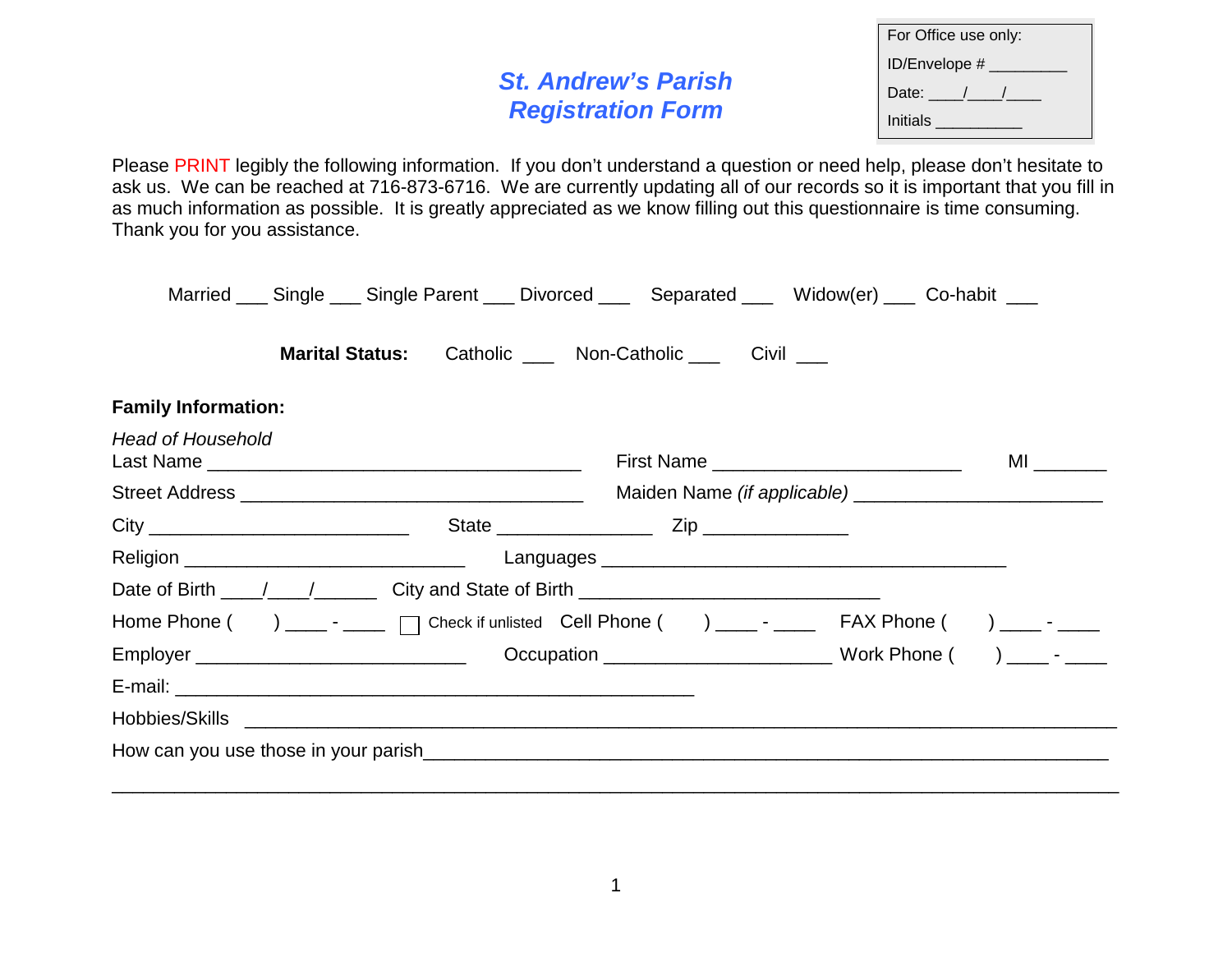| Sacrament                 | Church                                      | Address                                                                                              | Date |
|---------------------------|---------------------------------------------|------------------------------------------------------------------------------------------------------|------|
| <b>Baptism</b>            |                                             |                                                                                                      |      |
| Eucharist                 |                                             |                                                                                                      |      |
| Confirmation              |                                             |                                                                                                      |      |
| Marriage                  |                                             |                                                                                                      |      |
| <b>Spouse or Co-habit</b> |                                             | First Name                                                                                           | ML   |
|                           |                                             |                                                                                                      |      |
|                           | Religion __________________________________ |                                                                                                      |      |
|                           |                                             |                                                                                                      |      |
|                           |                                             | Home Phone () _____ - _____ [ Check if unlisted Cell Phone () _____ - _____ FAX Phone () ____ - ____ |      |
|                           |                                             |                                                                                                      |      |
|                           |                                             |                                                                                                      |      |
|                           |                                             |                                                                                                      |      |
|                           |                                             |                                                                                                      |      |

**Sacraments:** (If not received, write "none"; if you did receive the sacrament, but missing information, write "unknown")

**Sacraments:** (If not received, write "none"; if you did receive the sacrament, but missing information, write "unknown")

| Sacrament      | Church | Address | Date |
|----------------|--------|---------|------|
| <b>Baptism</b> |        |         |      |
|                |        |         |      |
| Eucharist      |        |         |      |
|                |        |         |      |
| Confirmation   |        |         |      |
|                |        |         |      |
| Marriage       |        |         |      |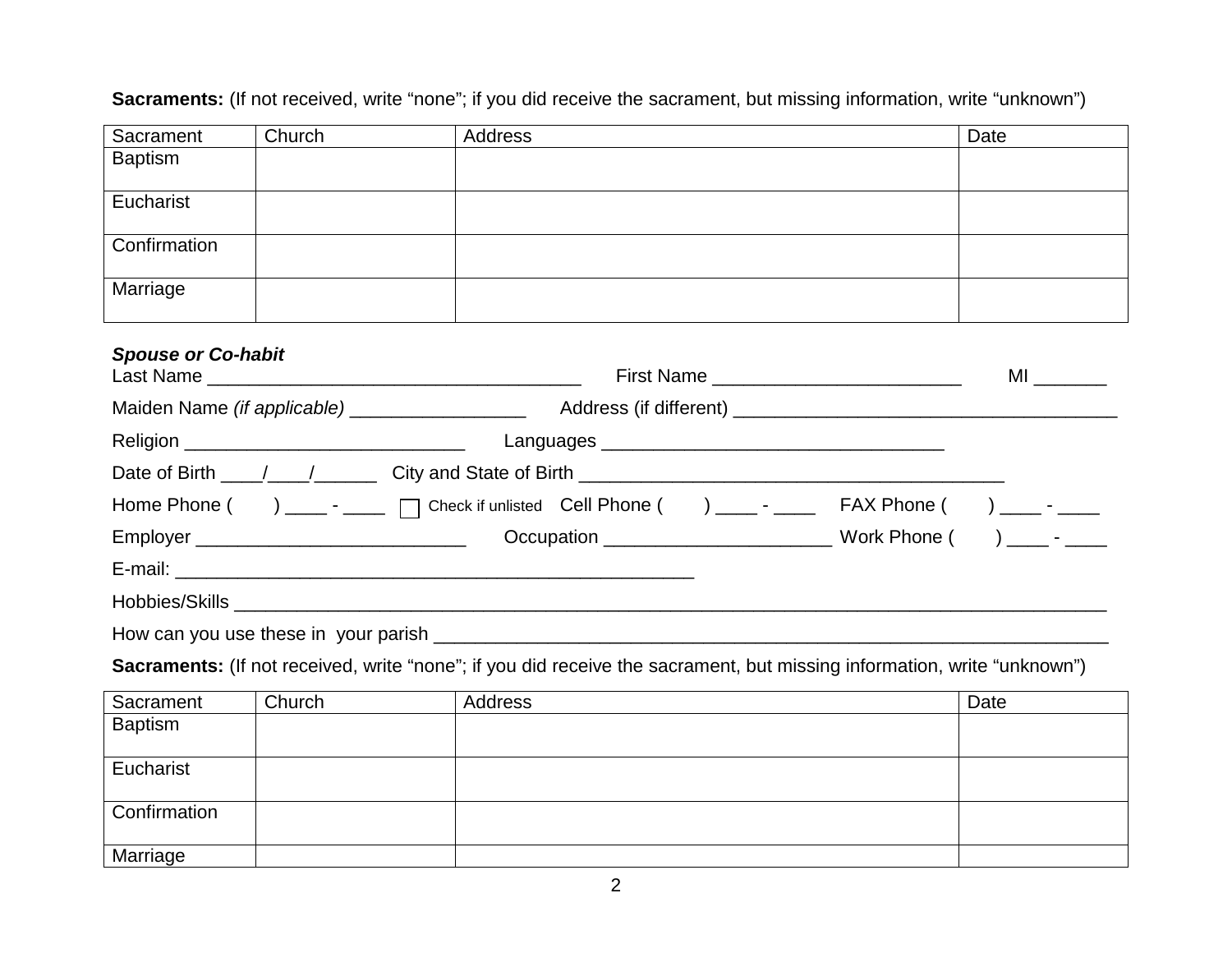| Please only register children that are under 18 or still in high school. |  |  |  |  |
|--------------------------------------------------------------------------|--|--|--|--|
|                                                                          |  |  |  |  |

#### **Child 1**

| <b>First Name</b><br>Last Name           |       | MI | Gender |
|------------------------------------------|-------|----|--------|
| City and State of Birth<br>Date of Birth |       |    |        |
| School                                   | Grade |    |        |

#### **Sacraments:** (If not received, write "none"; if you did receive the sacrament, but missing information, write "unknown")

| Sacrament      | Church | Address | Date |
|----------------|--------|---------|------|
| <b>Baptism</b> |        |         |      |
|                |        |         |      |
| Eucharist      |        |         |      |
|                |        |         |      |
| Confirmation   |        |         |      |
|                |        |         |      |

## **Child 2**

| <b>First Name</b><br>Last Name           |       | M | Gender |
|------------------------------------------|-------|---|--------|
| City and State of Birth<br>Date of Birth |       |   |        |
| School                                   | Grade |   |        |

| Sacrament      | Church | Address | Date |
|----------------|--------|---------|------|
| <b>Baptism</b> |        |         |      |
|                |        |         |      |
| Eucharist      |        |         |      |
|                |        |         |      |
| Confirmation   |        |         |      |
|                |        |         |      |